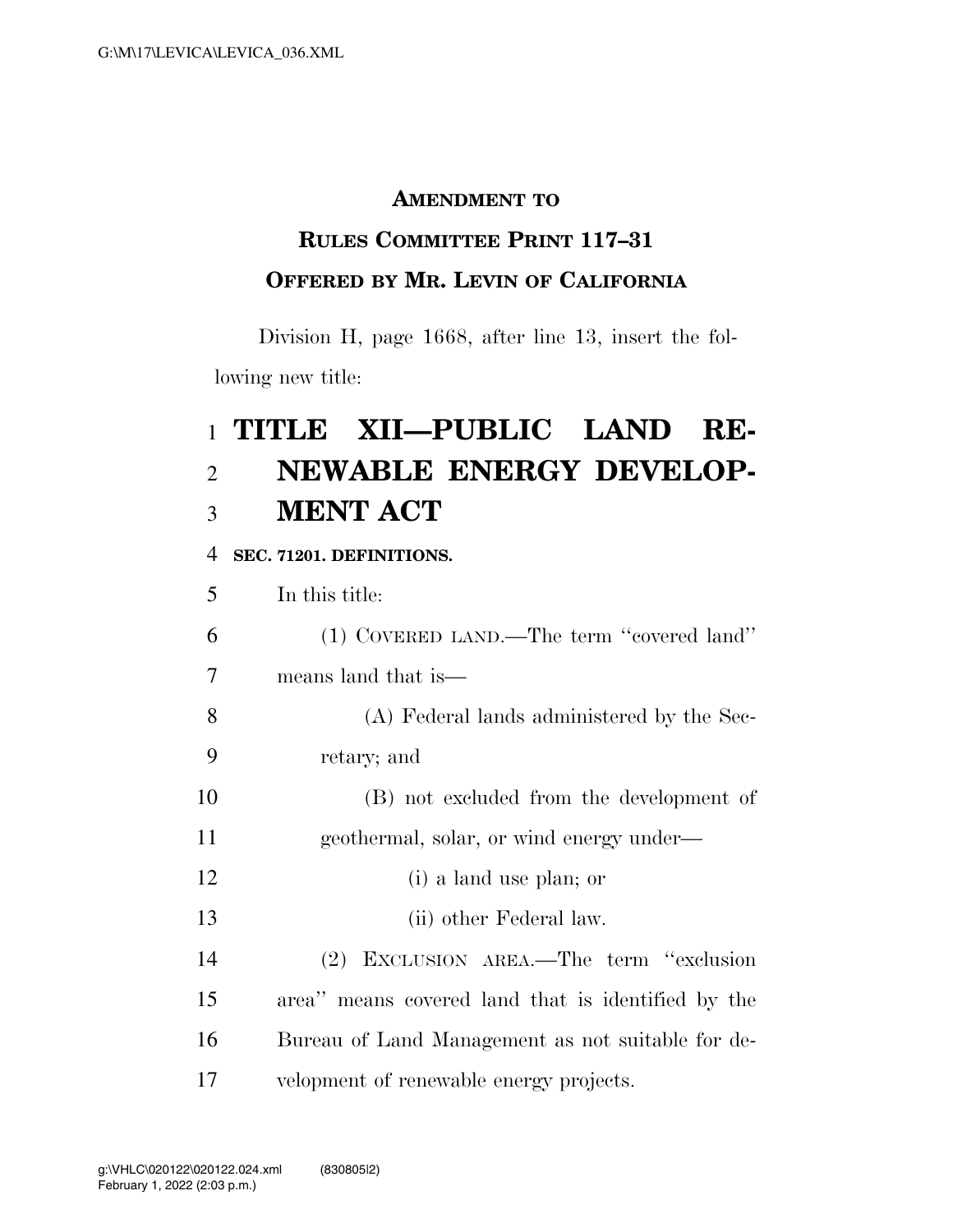| $\mathbf{1}$   | (3) FEDERAL LAND.—The term "Federal land"           |
|----------------|-----------------------------------------------------|
| $\overline{2}$ | means-                                              |
| 3              | (A) public lands; and                               |
| $\overline{4}$ | (B) lands of the National Forest System             |
| 5              | as described in section $11(a)$ of the Forest and   |
| 6              | Rangeland Renewable Resources Planning Act          |
| 7              | of 1974 (16 U.S.C. 1609(a)).                        |
| 8              | (4) FUND.—The term "Fund" means the Re-             |
| 9              | newable Energy Resource Conservation Fund estab-    |
| 10             | lished by section $71204(c)(1)$ .                   |
| 11             | (5) LAND USE PLAN.—The term "land use               |
| 12             | plan" means—                                        |
| 13             | (A) in regard to Federal land, a land use           |
| 14             | plan established under the Federal Land Policy      |
| 15             | and Management Act of 1976 (43 U.S.C. 1701)         |
| 16             | et seq.); and                                       |
| 17             | (B) in regard to National Forest System             |
| 18             | lands, a land management plan approved,             |
| 19             | amended, or revised under section 6 of the For-     |
| 20             | est and Rangeland Renewable Resources Plan-         |
| 21             | ning Act of 1974 (16 U.S.C. 1604).                  |
| 22             | (6) PRIORITY AREA.—The term "priority area"         |
| 23             | means covered land identified by the land use plan- |
| 24             | ning process of the Bureau of Land Management as    |
| 25             | being a preferred location for a renewable energy   |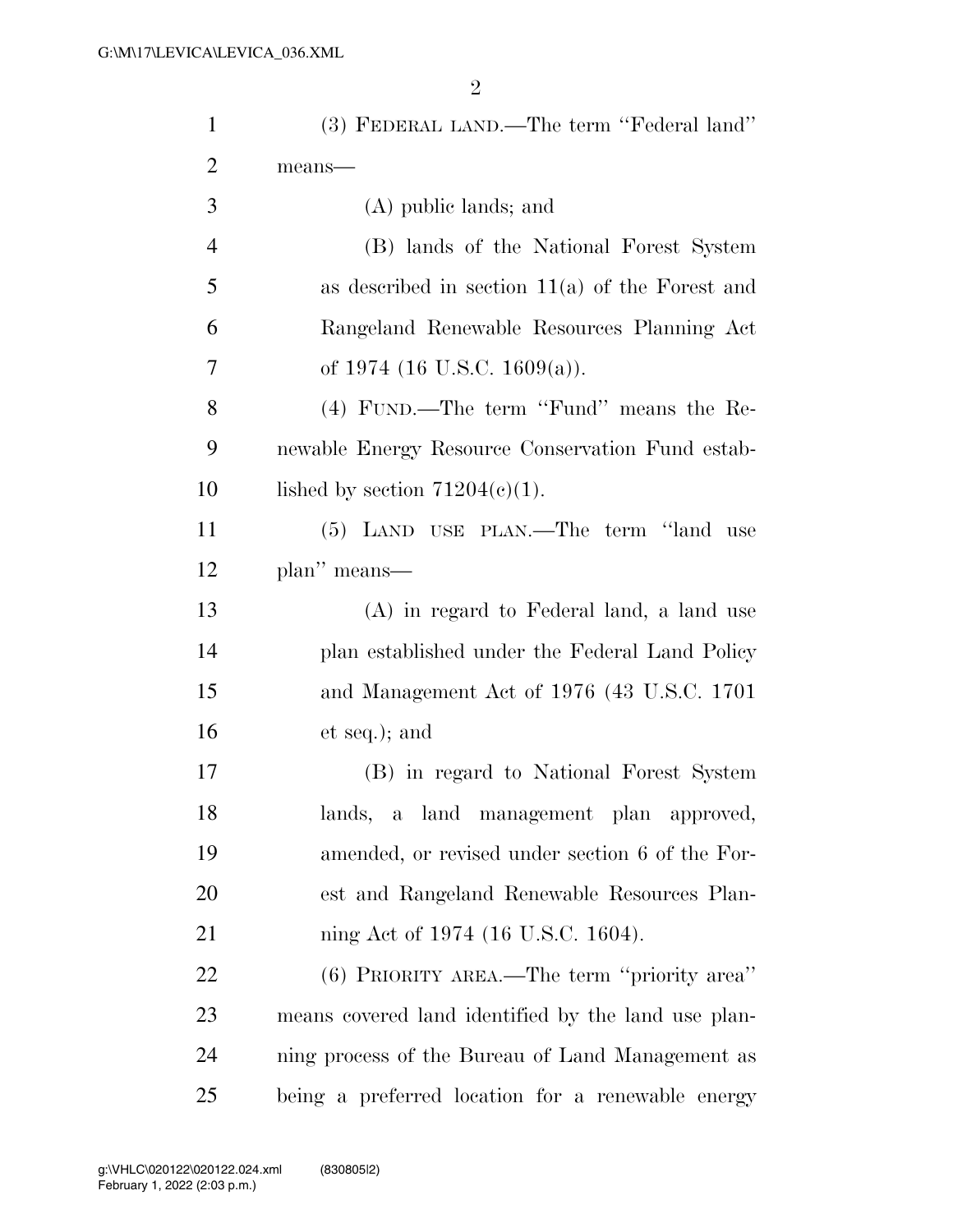| $\mathbf{1}$   | project, including a designated leasing area (as de-   |
|----------------|--------------------------------------------------------|
| $\overline{2}$ | fined in section $2801.5(b)$ of title 43, Code of Fed- |
| 3              | eral Regulations (or a successor regulation)) that is  |
| $\overline{4}$ | identified under the rule of the Bureau of Land        |
| 5              | Management entitled "Competitive Processes,            |
| 6              | Terms, and Conditions for Leasing Public Lands for     |
| 7              | Solar and Wind Energy Development and Technical        |
| 8              | Changes and Corrections" (81 Fed. Reg. 92122           |
| 9              | (December 19, 2016)) (or a successor regulation).      |
| 10             | (7) PUBLIC LANDS.—The term "public lands"              |
| 11             | has the meaning given that term in section 103 of      |
| 12             | the Federal Land Policy and Management Act of          |
| 13             | 1976 (43 U.S.C. 1702).                                 |
| 14             | (8) RENEWABLE ENERGY PROJECT.—The term                 |
| 15             | "renewable energy project" means a project carried     |
| 16             | out on covered land that uses wind, solar, or geo-     |
| 17             | thermal energy to generate energy.                     |
| 18             | (9) SECRETARY.—The term "Secretary" means              |
| 19             | the Secretary of the Interior.                         |
| 20             | (10) VARIANCE AREA.—The term "variance                 |
| 21             | area" means covered land that is—                      |
| 22             | (A) not an exclusion area;                             |
| 23             | (B) not a priority area; and                           |
| 24             | (C) identified by the Secretary as poten-              |
| 25             | tially available for renewable energy develop-         |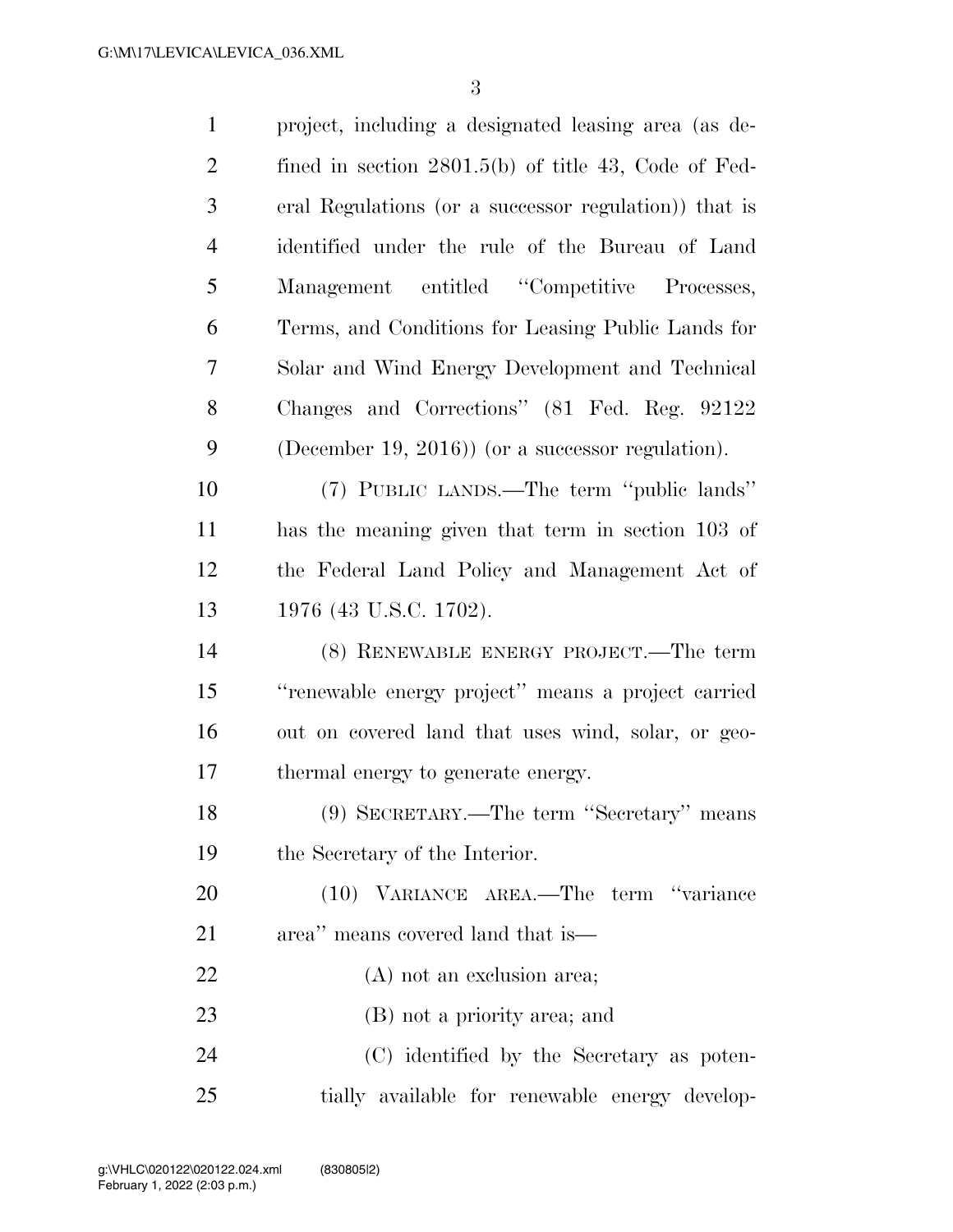| $\mathbf{1}$   | ment and could be approved without a plan                 |
|----------------|-----------------------------------------------------------|
| $\overline{2}$ | amendment, consistent with the principles of              |
| 3              | multiple use (as defined in the Federal Land              |
| $\overline{4}$ | Policy and Management Act of 1976 (43 U.S.C.              |
| 5              | 1701 et seq.).                                            |
| 6              | SEC. 71202. LAND USE PLANNING; UPDATES TO PRO-            |
| $\overline{7}$ | <b>GRAMMATIC</b><br><b>ENVIRONMENTAL</b><br><b>IMPACT</b> |
| 8              | STATEMENTS.                                               |
| 9              | (a) PRIORITY AREAS.—                                      |
| 10             | (1) IN GENERAL.—The Secretary, in consulta-               |
| 11             | tion with the Secretary of Energy, shall establish        |
| 12             | priority areas on covered land for geothermal, solar,     |
| 13             | and wind energy projects, consistent with the prin-       |
| 14             | ciples of multiple use (as defined in the Federal         |
| 15             | Land Policy and Management Act of 1976 (43)               |
| 16             | U.S.C. 1701 et seq.)) and the renewable energy per-       |
| 17             | mitting goal enacted by the Consolidated Appropria-       |
| 18             | tions Act of $2021$ (Public Law $116-260$ ). Among        |
| 19             | applications for a given renewable energy source,         |
| 20             | proposed projects located in priority areas for that      |
| 21             | renewable energy source shall—                            |
| 22             | (A) be given the highest priority for                     |
| 23             | incentivizing deployment thereon; and                     |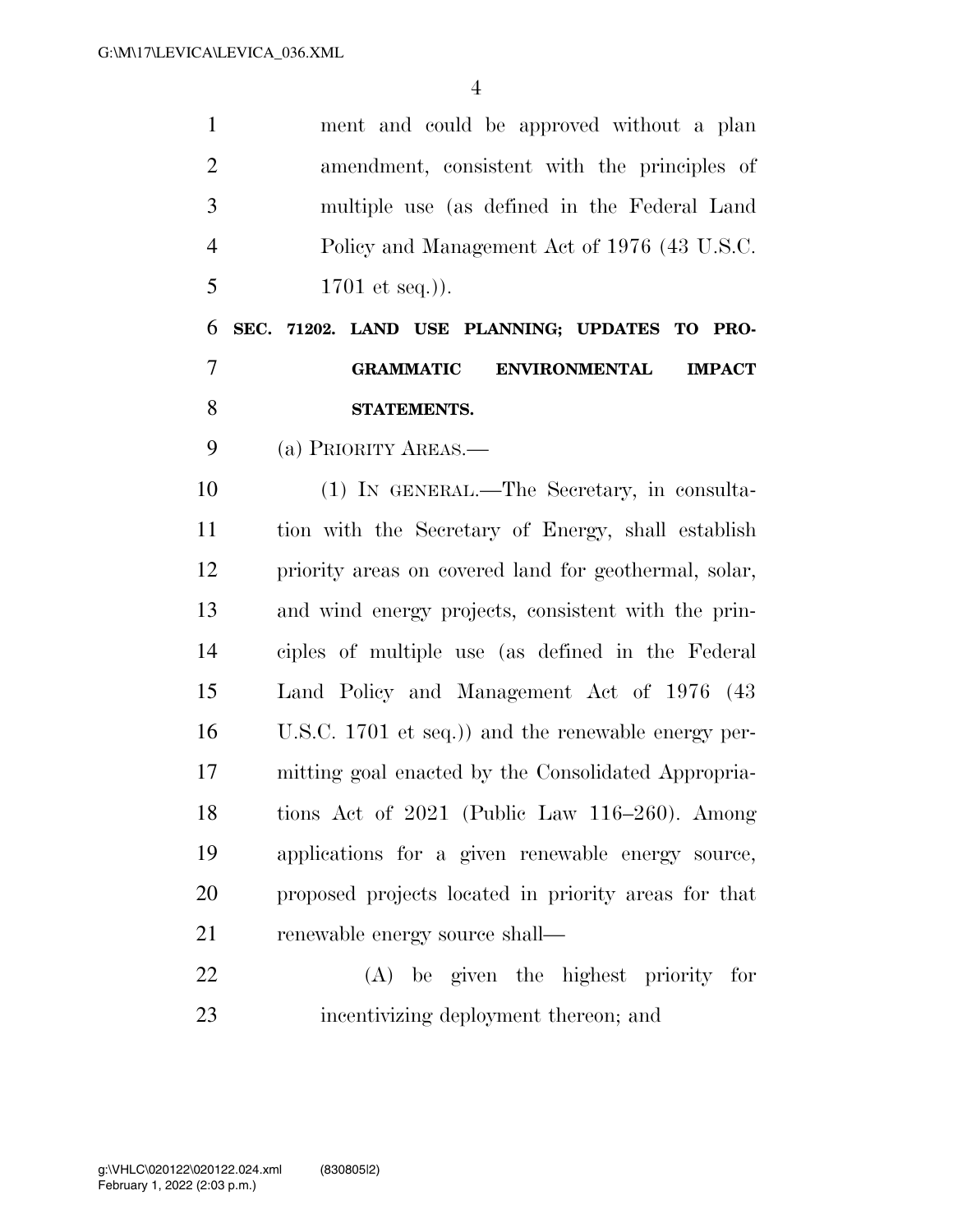| $\mathbf{1}$   | (B) be offered the opportunity to partici-       |
|----------------|--------------------------------------------------|
| $\overline{2}$ | pate in any regional mitigation plan developed   |
| 3              | for the relevant priority areas.                 |
| $\overline{4}$ | (2) ESTABLISHING PRIORITY AREAS.—                |
| 5              | GEOTHERMAL ENERGY.—For geo-<br>(A)               |
| 6              | thermal energy, the Secretary shall establish    |
| 7              | priority areas as soon as practicable, but not   |
| 8              | later than 5 years, after the date of the enact- |
| 9              | ment of this Act.                                |
| 10             | (B) SOLAR ENERGY.—For solar energy—              |
| 11             | (i) solar designated leasing areas (in-          |
| 12             | cluding the solar energy zones established       |
| 13             | by Bureau of Land Management Solar En-           |
| 14             | ergy Program, established in October             |
| 15             | 2012), and any subsequent land use plan          |
| 16             | amendments, shall be considered to be pri-       |
| 17             | ority areas for solar energy projects; and       |
| 18             | (ii) the Secretary shall complete a              |
| 19             | process to consider establishing additional      |
| 20             | solar priority areas as soon as practicable,     |
| 21             | but not later than 3 years, after the date       |
| 22             | of the enactment of this Act.                    |
| 23             | (C) WIND ENERGY.—For wind energy, the            |
| 24             | Secretary shall complete a process to consider   |
| 25             | establishing additional wind priority areas as   |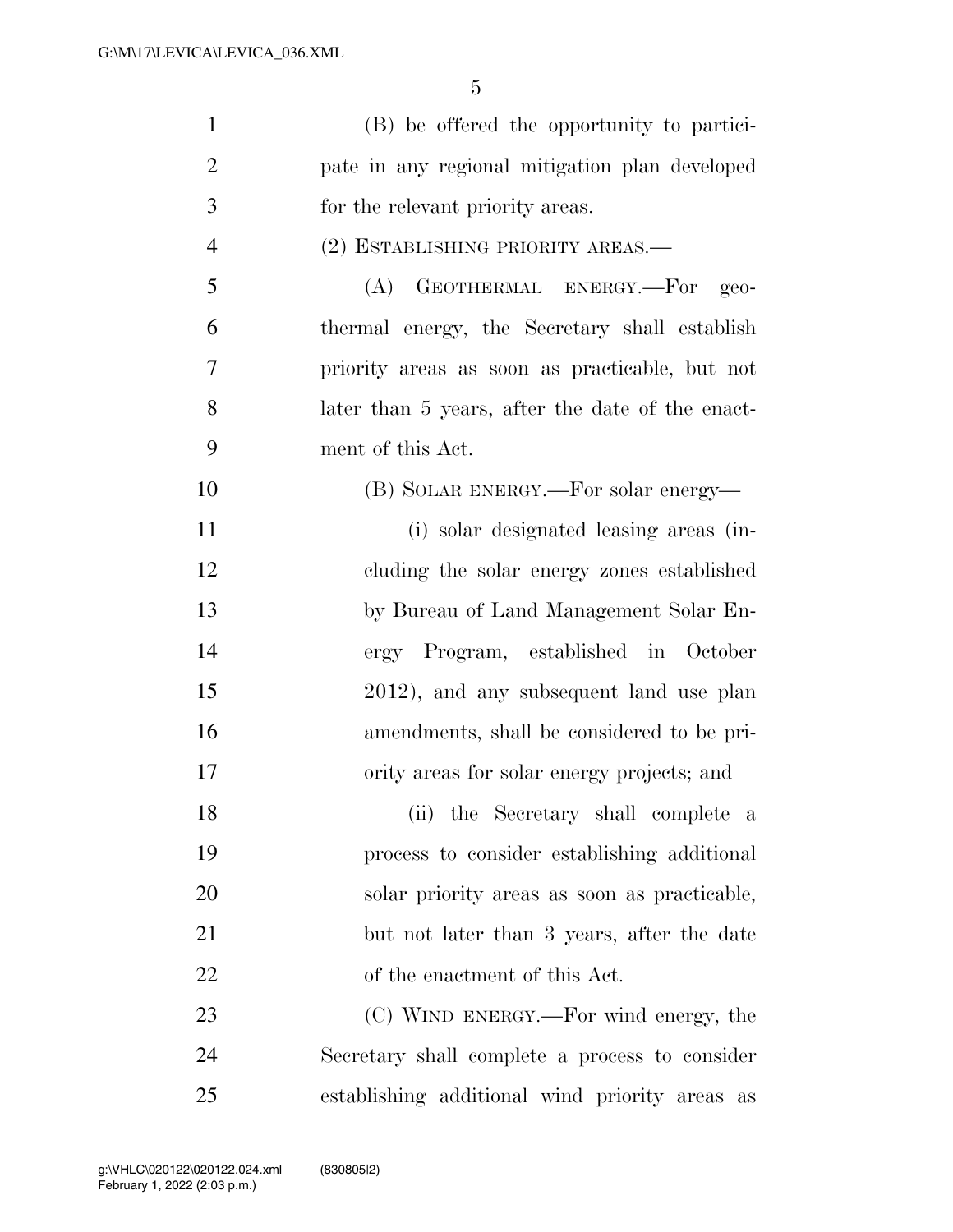soon as practicable, but not later than 3 years, after the date of the enactment of this Act.

 (b) VARIANCE AREAS.—Variance areas shall be con- sidered for renewable energy project development, con- sistent with the principles of multiple use (as defined in the Federal Land Policy and Management Act of 1976 (43 U.S.C. 1701 et seq.)) and the renewable energy per- mitting goal enacted by the Consolidated Appropriations Act of 2021 (Public Law 116–260), and applications for a given renewable energy source located in those variance areas shall be timely processed in order to assist in meet-ing that goal.

(c) REVIEW AND MODIFICATION.—

 (1) IN GENERAL.—Not less than once every 10 years, the Secretary shall—

 (A) review the adequacy of land allocations for geothermal, solar, and wind energy priority, exclusion, and variance areas for the purpose of encouraging and facilitating new renewable en-ergy development opportunities; and

 (B) based on the review carried out under subparagraph (A), add, modify, or eliminate priority, variance, and exclusion areas.

 (2) EXCEPTION.—Paragraph (1) shall not apply to the renewable energy land use planning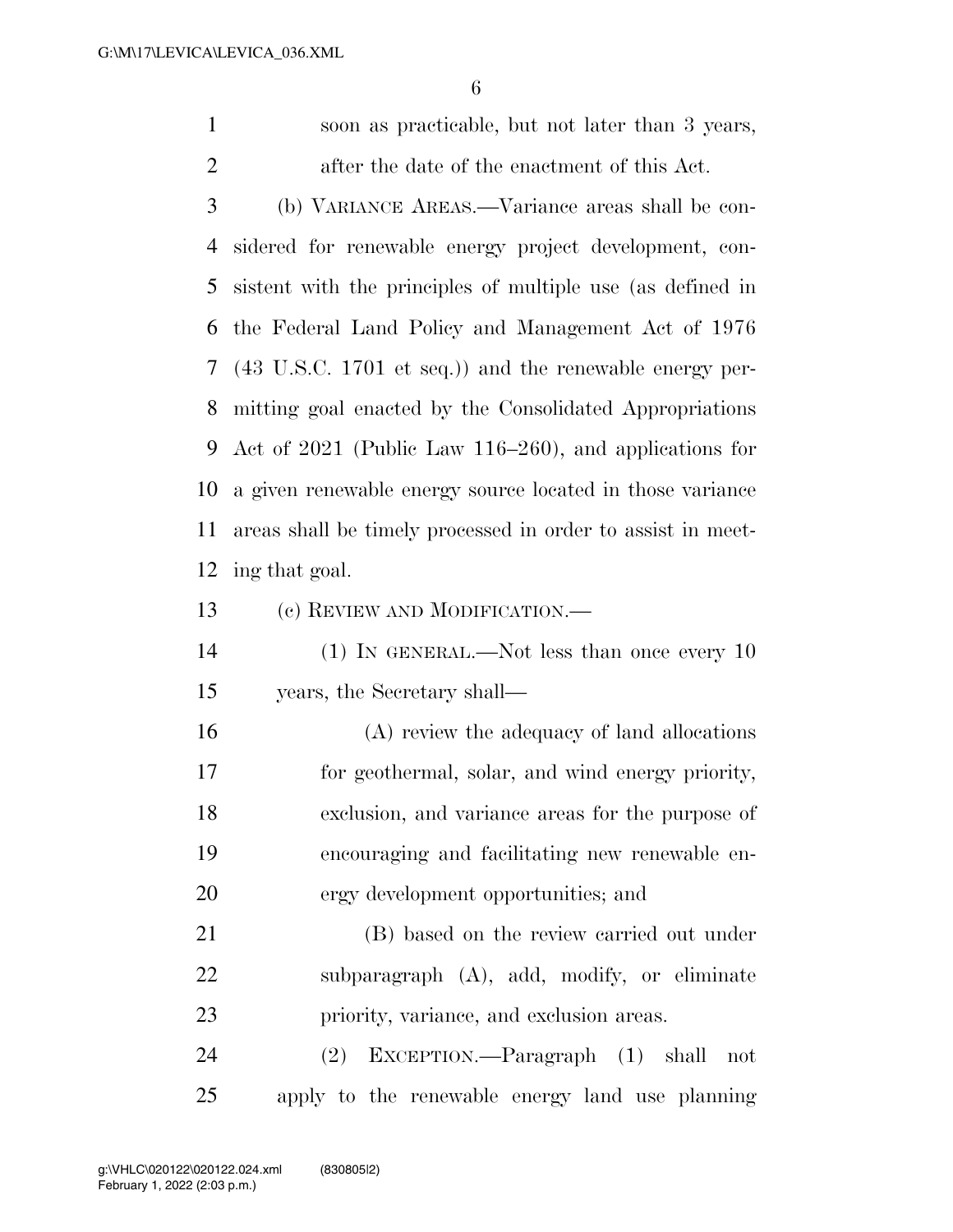published in the Desert Renewable Energy Con- servation Plan developed by the California Energy Commission, the California Department of Fish and Wildlife, the Bureau of Land Management, and the United States Fish and Wildlife Service until Janu-ary 1, 2031.

 (d) COMPLIANCE WITH THE NATIONAL ENVIRON- MENTAL POLICY ACT.—For purposes of this section, com- pliance with the National Environmental Policy Act of 1969 (42 U.S.C. 4321 et seq.) shall be accomplished—

 (1) for geothermal energy, by updating the doc- ument entitled ''Final Programmatic Environmental Impact Statement for Geothermal Leasing in the Western United States'', dated October 2008, and incorporating any additional regional analyses that have been completed by Federal agencies since that programmatic environmental impact statement was finalized;

 (2) for solar energy, by updating the document entitled ''Final Programmatic Environmental Impact Statement (PEIS) for Solar Energy Development in Six Southwestern States'', dated July 2012, and in- corporating any additional regional analyses that have been completed by Federal agencies since that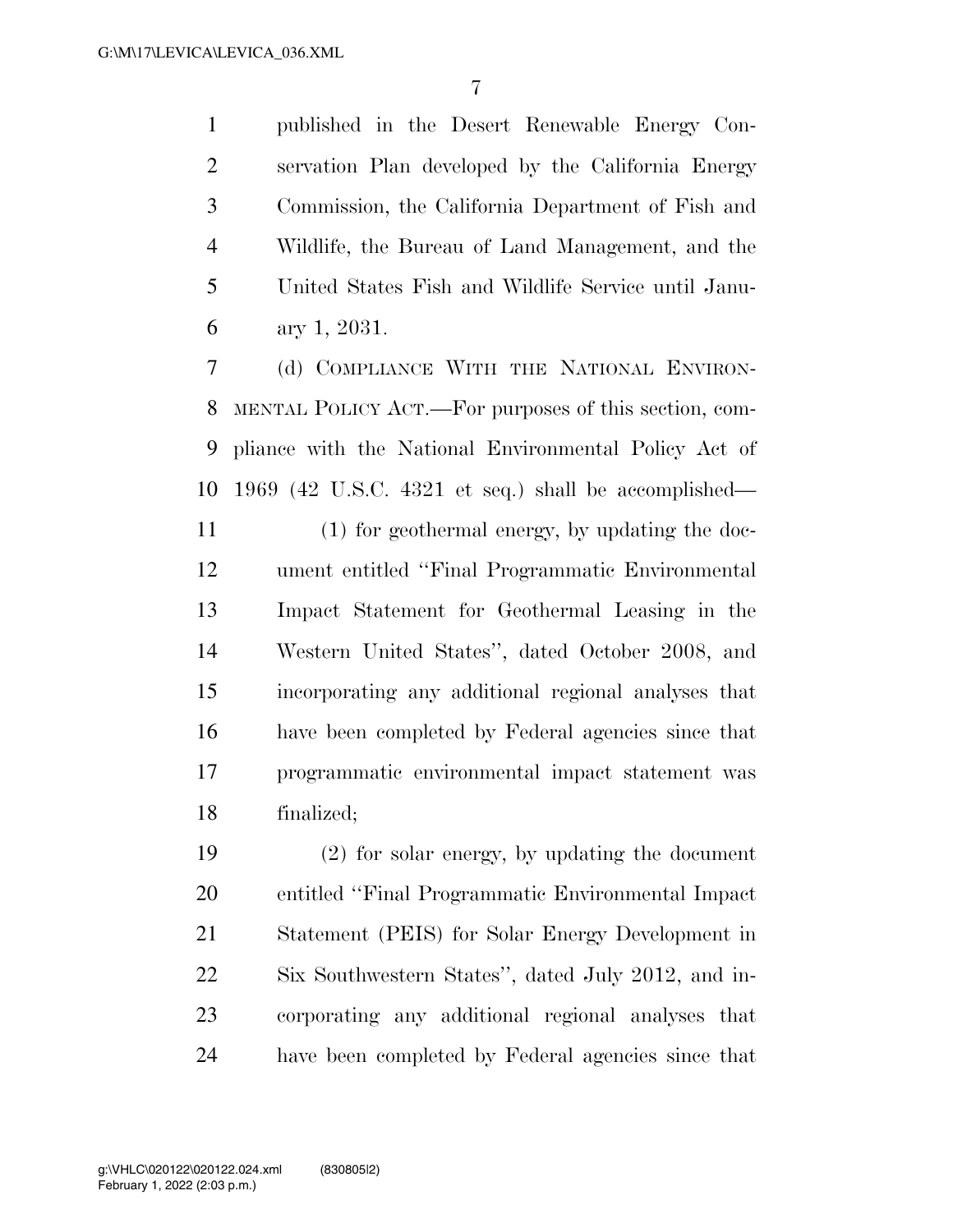programmatic environmental impact statement was finalized; and

 (3) for wind energy, by updating the document entitled ''Final Programmatic Environmental Impact Statement on Wind Energy Development on BLM– Administered Lands in the Western United States'', dated July 2005, and incorporating any additional regional analyses that have been completed by Fed- eral agencies since the programmatic environmental impact statement was finalized.

 (e) NO EFFECT ON PROCESSING SITE SPECIFIC AP- PLICATIONS.—Site specific environmental review and processing of permits for proposed projects shall proceed during preparation of an updated programmatic environ- mental impact statement, resource management plan, or resource management plan amendment.

 (f) COORDINATION.—In developing updates required by this section, the Secretary shall coordinate, on an ongo- ing basis, with appropriate State, Tribal, and local govern- ments, transmission infrastructure owners and operators, developers, and other appropriate entities to ensure that priority areas identified by the Secretary are—

 (1) economically viable (including having access to existing and planned transmission lines);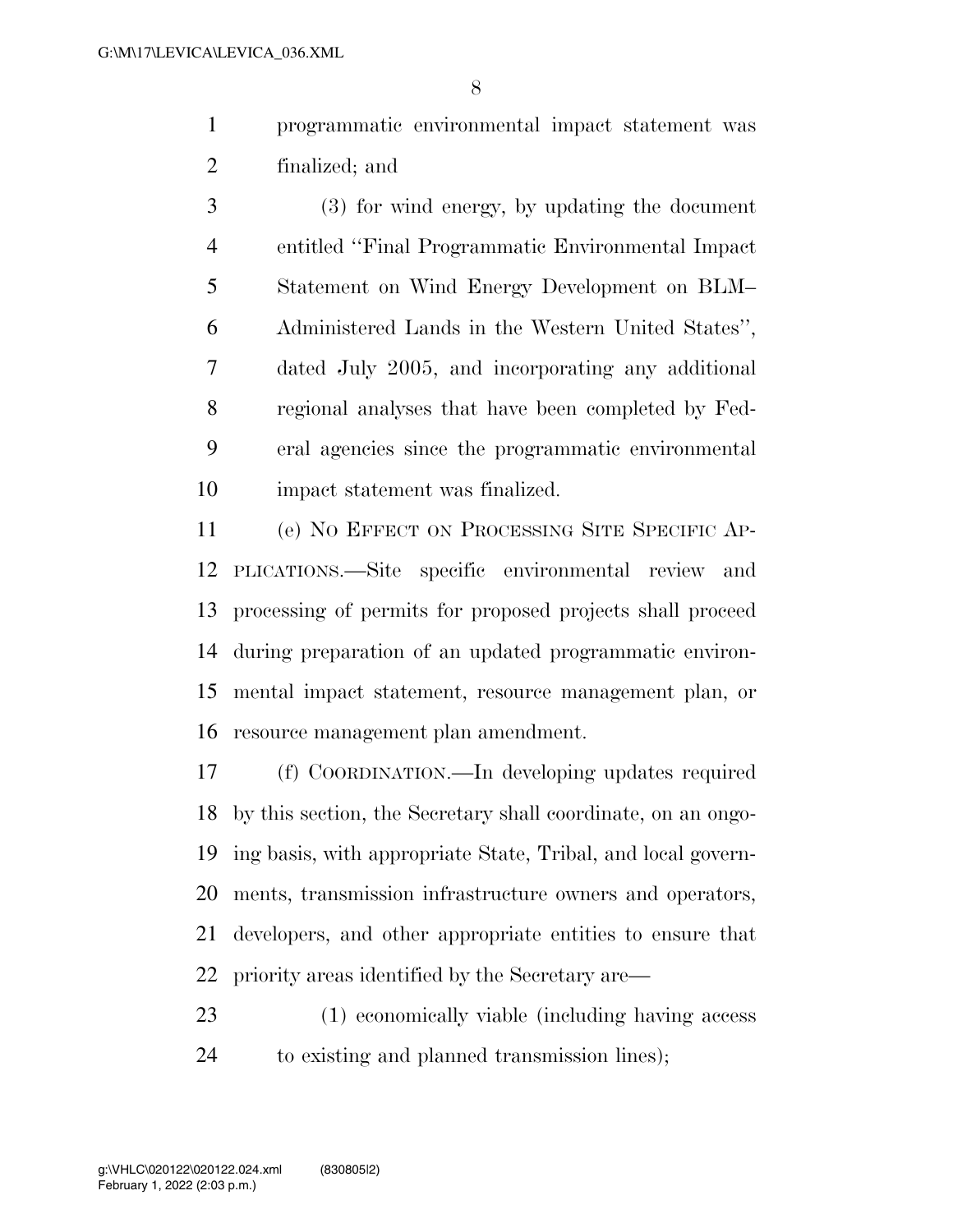(2) likely to avoid or minimize impacts to habi- tat for animals and plants, recreation, cultural re-sources, and other uses of covered land; and

 (3) consistent with section 202 of the Federal Land Policy and Management Act of 1976 (43 6 U.S.C. 1712), including subsection  $(e)(9)$  of that section (43 U.S.C. 1712(c)(9)).

#### **SEC. 71203. LIMITED GRANDFATHERING.**

 (a) DEFINITION OF PROJECT.—In this section, the term ''project'' means a system described in section 2801.9(a)(4) of title 43, Code of Federal Regulations (as in effect on the date of the enactment of this Act).

 (b) REQUIREMENT TO PAY RENTS AND FEES.—Un- less otherwise agreed to by the owner of a project, the owner of a project that applied for a right-of-way under section 501 of the Federal Land Policy and Management Act of 1976 (43 U.S.C. 1761) on or before December 19, 2017, shall be obligated to pay with respect to the right- of-way all rents and fees in effect before the effective date of the rule of the Bureau of Land Management entitled ''Competitive Processes, Terms, and Conditions for Leas- ing Public Lands for Solar and Wind Energy Development and Technical Changes and Corrections'' (81 Fed. Reg. 92122 (December 19, 2016)).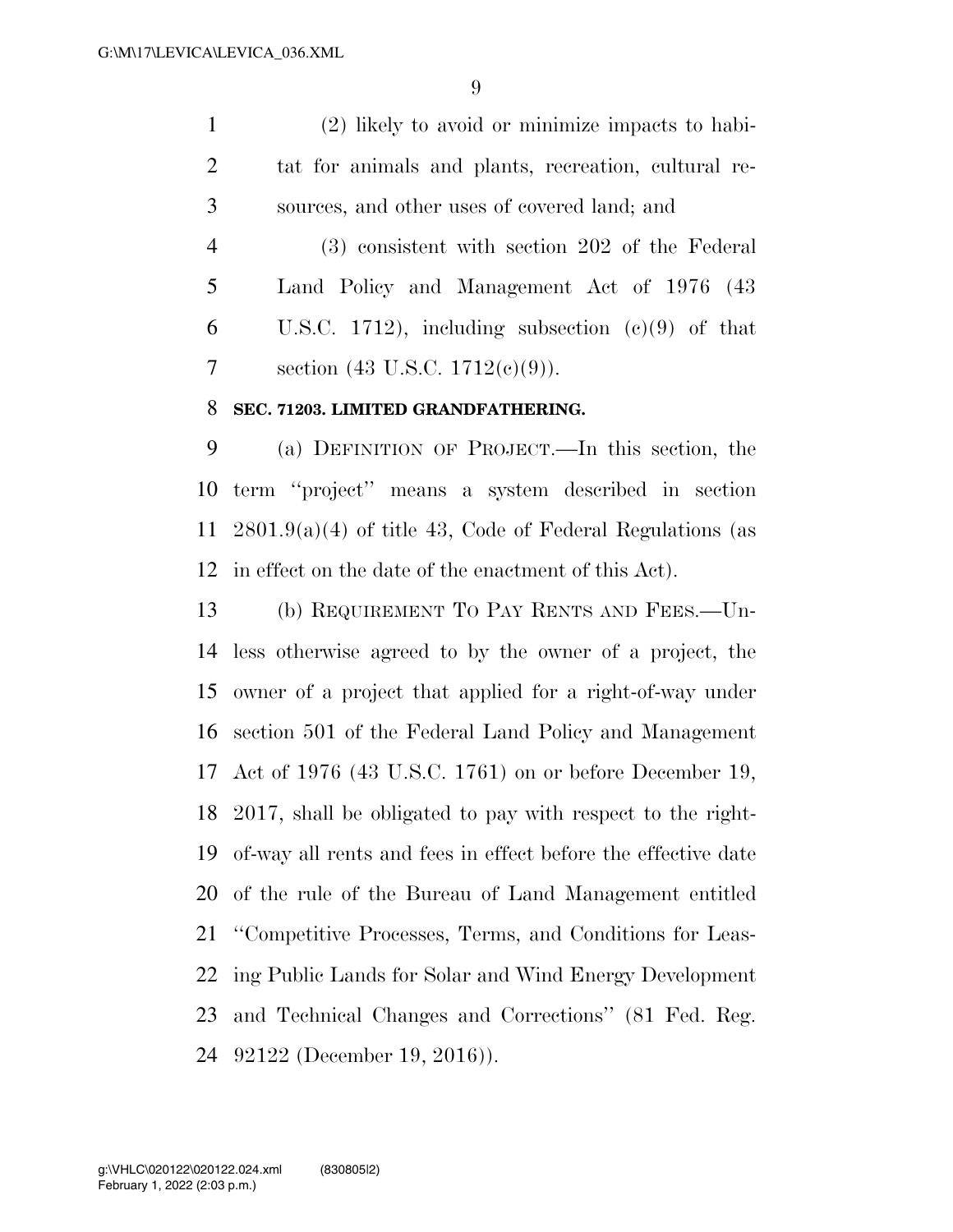#### **SEC. 71204. DISPOSITION OF REVENUES.**

2 (a) DISPOSITION OF REVENUES.—

| 3              | (1) AVAILABILITY.—Subject to future appro-             |
|----------------|--------------------------------------------------------|
| $\overline{4}$ | priations, and except as provided in paragraph $(2)$ , |
| 5              | beginning on January 1, 2023, amounts collected        |
| 6              | from a wind or solar project as bonus bids, rentals,   |
| 7              | fees, or other payments under a right-of-way, per-     |
| 8              | mit, lease, or other authorization, are authorized to  |
| 9              | be made available as follows:                          |

 (A) Twenty-five percent shall be paid by the Secretary of the Treasury to the State with- in the boundaries of which the revenue is de-rived.

 (B) Twenty-five percent shall be paid by the Secretary of the Treasury to the one or more counties within the boundaries of which the revenue is derived, to be allocated among the counties based on the percentage of land from which the revenue is derived.

 (C) Twenty-five percent shall be deposited in the Treasury and be made available to the Secretary to carry out the program established under this title, including the transfer of the funds by the Bureau of Land Management to other Federal agencies and State agencies to fa-cilitate the processing of renewable energy per-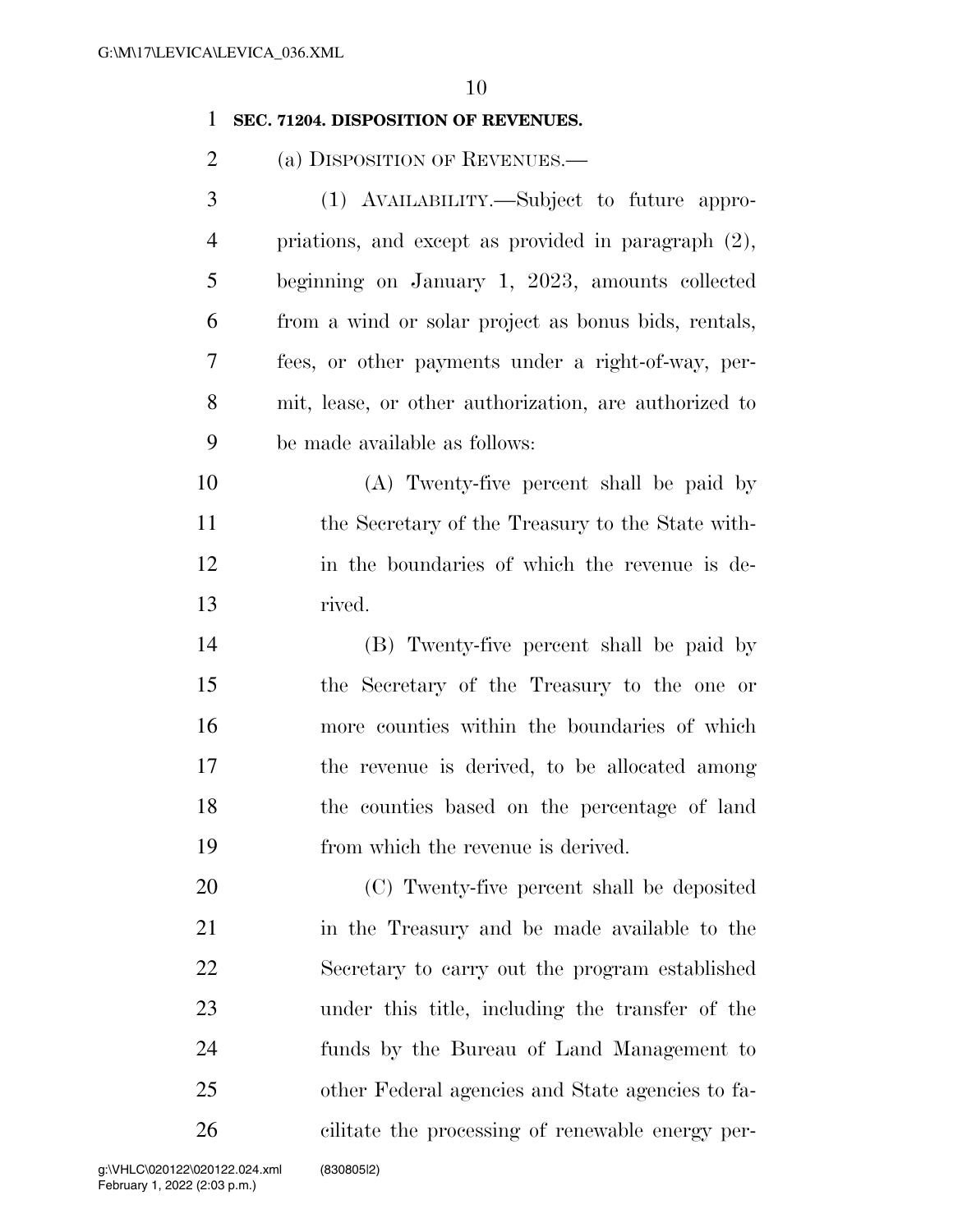| $\mathbf{1}$   | mits on Federal land, with priority given to          |
|----------------|-------------------------------------------------------|
| $\overline{2}$ | using the amounts, to the maximum extent              |
| 3              | practicable without detrimental impacts to            |
| $\overline{4}$ | emerging markets, to expediting the issuance of       |
| 5              | permits required for the development of renew-        |
| 6              | able energy projects in the States from which         |
| 7              | the revenues are derived.                             |
| 8              | (D) Twenty-five percent shall be deposited            |
| 9              | in the Renewable Energy Resource Conserva-            |
| 10             | tion Fund established by subsection (c).              |
| 11             | (2) EXCEPTIONS.—Paragraph (1) shall<br>not            |
| 12             | apply to the following:                               |
|                |                                                       |
| 13             | (A) Amounts collected under section                   |
| 14             | $504(g)$ of the Federal Land Policy and Manage-       |
| 15             | ment Act of 1976 (43 U.S.C. 1764(g)).                 |
| 16             | (B) Amounts deposited into the National               |
| 17             | Parks and Public Land Legacy Restoration              |
| 18             | Fund under section $200402(b)$ of title 54,           |
| 19             | United States Code.                                   |
| 20             | (b) PAYMENTS TO STATES AND COUNTIES.—                 |
| 21             | (1) IN GENERAL.—Amounts paid to States and            |
| 22             | counties under subsection $(a)(1)$ shall be used con- |
| 23             | sistent with section 35 of the Mineral Leasing Act    |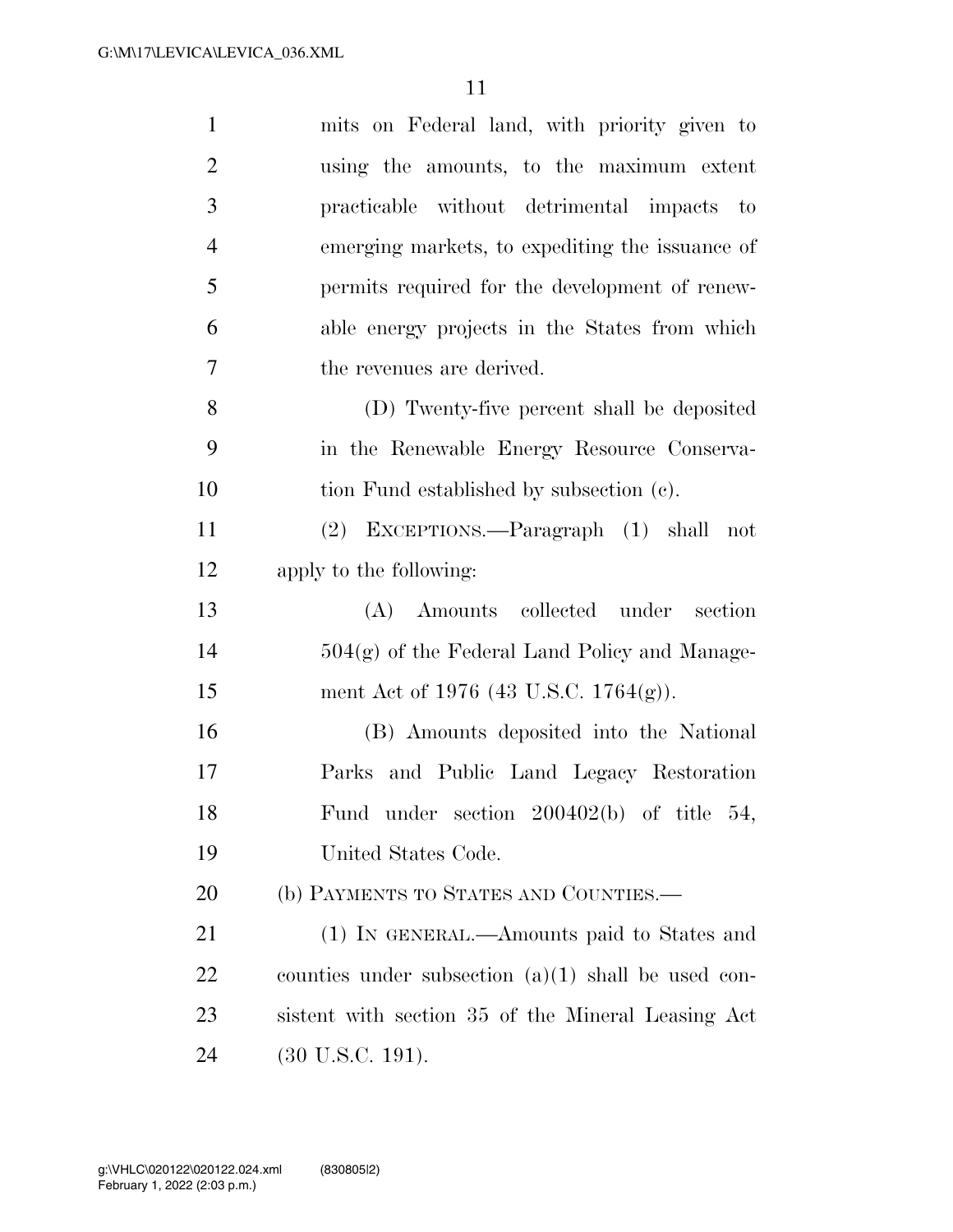| $\mathbf{1}$   | (2) PAYMENTS IN LIEU OF TAXES.—A payment             |
|----------------|------------------------------------------------------|
| $\overline{2}$ | to a county under paragraph (1) shall be in addition |
| 3              | to a payment in lieu of taxes received by the county |
| $\overline{4}$ | under chapter 69 of title 31, United States Code.    |
| 5              | (c) RENEWABLE ENERGY RESOURCE CONSERVATION           |
| 6              | FUND.                                                |
| $\overline{7}$ | (1) IN GENERAL.—There is established in the          |
| 8              | Treasury a fund to be known as the Renewable En-     |
| 9              | ergy Resource Conservation Fund, which shall be      |
| 10             | administered by the Secretary, in consultation with  |
| 11             | the Secretary of Agriculture.                        |
| 12             | (2) USE OF FUNDS.—The Secretary may make             |
| 13             | amounts in the Fund available to Federal, State,     |
| 14             | local, and Tribal agencies to be distributed in re-  |
| 15             | gions in which renewable energy projects are located |
| 16             | on Federal land. Such amounts may be used to-        |
| 17             | $(A)$ restore and protect—                           |
| 18             | (i) fish and wildlife habitat for af-                |
| 19             | fected species;                                      |
| 20             | (ii) fish and wildlife corridors for af-             |
| 21             | fected species; and                                  |
| 22             | (iii) wetlands, streams, rivers, and                 |
| 23             | other natural water bodies in areas af-              |
| 24             | fected by wind, geothermal, or solar energy          |
| 25             | development; and                                     |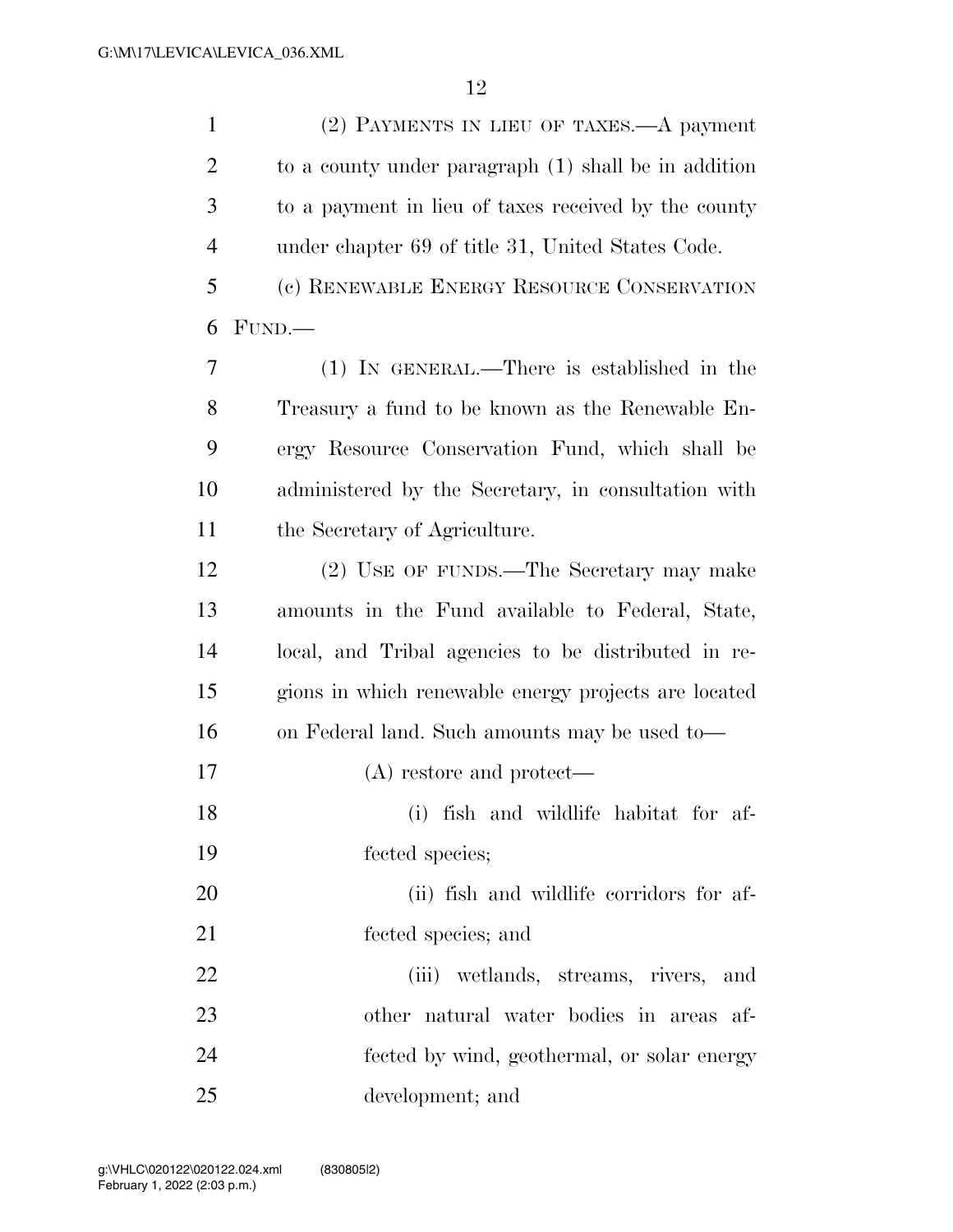(B) preserve and improve recreational ac- cess to Federal land and water in an affected region through an easement, right-of-way, or other instrument from willing landowners for the purpose of enhancing public access to exist- ing Federal land and water that is inaccessible or restricted. (3) PARTNERSHIPS.—The Secretary may enter into cooperative agreements with State and Tribal agencies, nonprofit organizations, and other appro- priate entities to carry out the activities described in paragraph (2). 13 (4) INVESTMENT OF FUND.— (A) IN GENERAL.—Amounts deposited in the Fund shall earn interest in an amount de- termined by the Secretary of the Treasury on the basis of the current average market yield on outstanding marketable obligations of the United States of comparable maturities. (B) USE.—Interest earned under subpara- graph (A) may be expended in accordance with 22 this subsection. 23 (5) REPORT TO CONGRESS.—At the end of each fiscal year, the Secretary shall submit a report to the Committee on Natural Resources of the House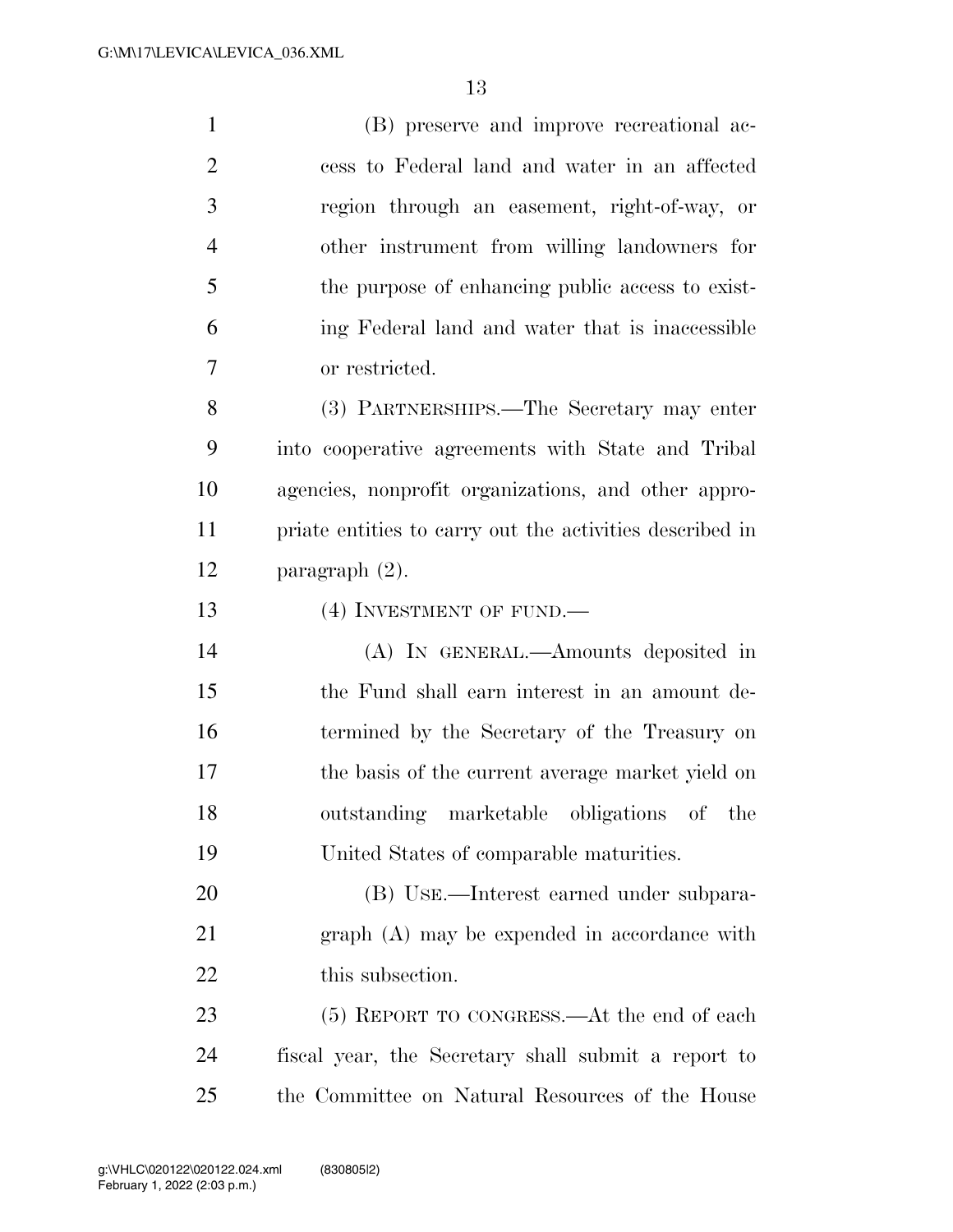| $\mathbf{1}$   | of Representatives and the Committee on Energy            |
|----------------|-----------------------------------------------------------|
| $\overline{2}$ | and Natural Resources of the Senate that includes         |
| 3              | a description of-                                         |
| $\overline{4}$ | (A) the amount collected as described in                  |
| 5              | subsection (a), by source, during that fiscal             |
| 6              | year;                                                     |
| $\overline{7}$ | (B) the amount and purpose of payments                    |
| 8              | during that fiscal year to each Federal, State,           |
| 9              | local, and Tribal agency under paragraph $(2)$ ;          |
| 10             | and                                                       |
| 11             | (C) the amount remaining in the Fund at                   |
| 12             | the end of the fiscal year.                               |
| 13             | $(6)$ INTENT OF CONGRESS.—It is the intent of             |
| 14             | Congress that the revenues deposited and used in          |
| 15             | the Fund shall supplement (and not supplant) an-          |
| 16             | nual appropriations for activities described in para-     |
| 17             | $graph(2)$ .                                              |
| 18             | <b>SEC. 71205. SAVINGS.</b>                               |
| 19             | Notwithstanding any other provision of this title, the    |
| 20             | Secretary shall continue to manage public lands under the |
| 21             | principles of multiple use and sustained yield in accord- |
| 22             | ance with title I of the Federal Land Policy and Manage-  |
| 23             | ment Act of $1976$ (43 U.S.C. 1701 et seq.) or the Forest |
| 24             | and Rangeland Renewable Resources Planning Act of         |
| 25             | 1974 (43 U.S.C. 1701 et seq.), as applicable, including   |